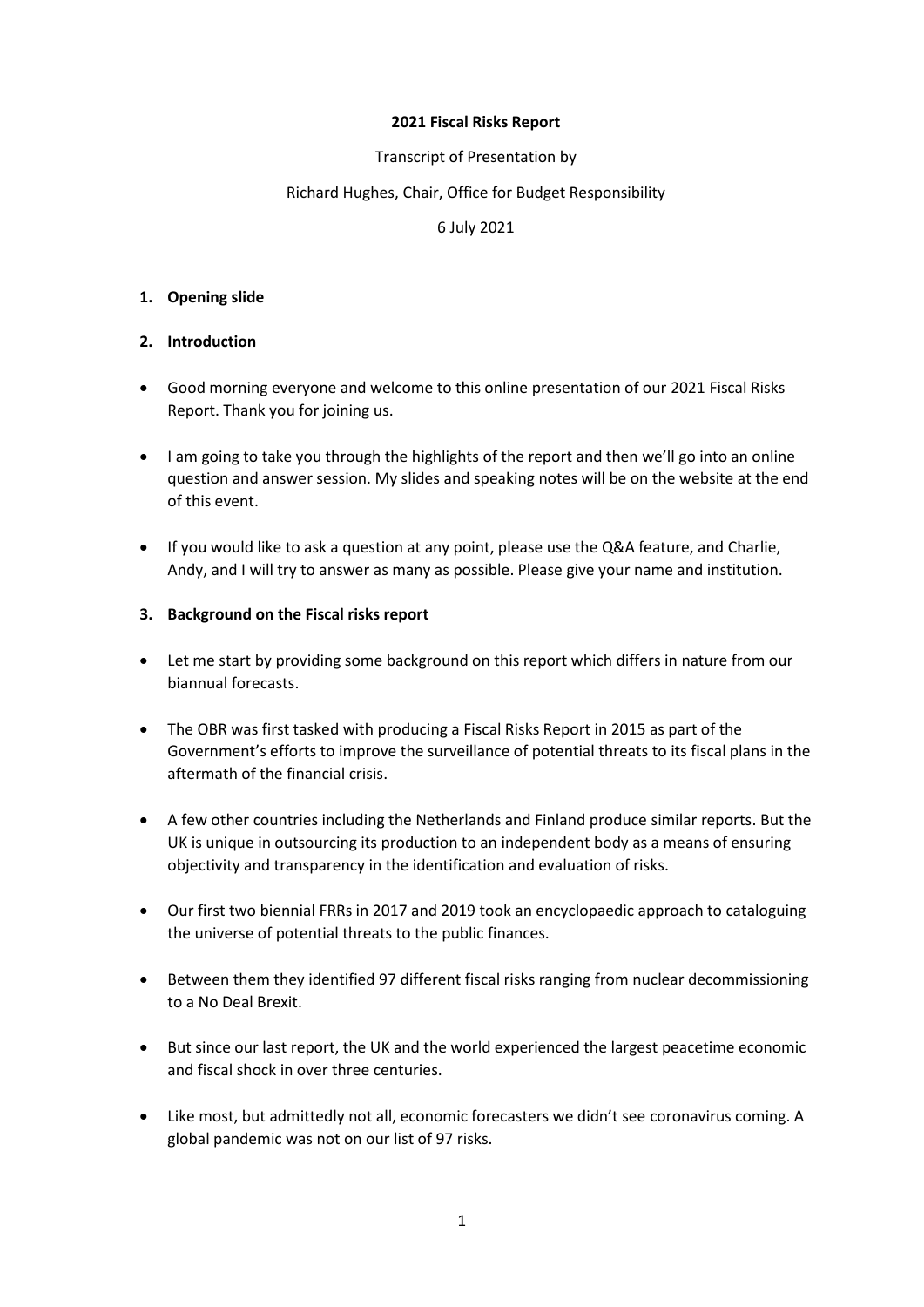- That said, the stress test included in our 2017 report did presage the roughly 30 per cent of GDP rise in government debt resulting from the pandemic, albeit as a result of a different combination of shocks.
- This underscores the value and importance of exploring the implications of major shocks to the public finances, even if their precise nature, timing, and magnitude is uncertain.
- With that goal in mind, this edition of the FRR departs from the encyclopaedic approach of the past and focuses instead of three large, and potentially catastrophic, sources of fiscal risks.
- pandemic in historical and international context. It also considers the potential legacy of the • The first is coronavirus itself. Chapter 2 of the report looks back at the fiscal impact of the pandemic for the public finances over the medium and long term. And it concludes by drawing a set of lessons from the pandemic for how forecasters and policymakers should approach other potentially catastrophic fiscal risks.
- Chapter 3 looks ahead to the fiscal risks posed by climate change, and the economic and fiscal implications of alternative paths to meeting the Government's legislated goal of reducing net greenhouse gas emissions to zero by 2050.
- rates, inflation, and growth. • And with the pandemic having pushed the UK government's debt above 100 per cent of GDP for the first time since the 1960s, Chapter 4 considers the fiscal risks presented by a change in the cost of that debt by exploring alternative scenarios for the future path of interest
- But because the other 97 risks identified in previous FRRs have not gone away just because one major risk has crystallised, Chapter 5 of the report provides an update on how these other risks have fared over the past two years.
- While all of the analysis and conclusions we present here are our own, in preparing this report we benefitted enormously from the advice and support of officials in the Treasury, Bank of England, other Government Departments, the Climate Change Committee and experts across a range of universities and think tanks.
- And none of this would have been possible without the tireless efforts of OBR staff, for which Andy, Charlie, and I are enormously grateful, particularly at the end of such a demanding 16 months.

## **4. Is the world becoming a risker place?**

• But having faced two 'once in a century' economic shocks in just over a decade, in the form of the 2008 financial crisis and 2020 coronavirus pandemic, we start out by asking the more general question of whether the world is becoming a riskier place for those managing the public finances.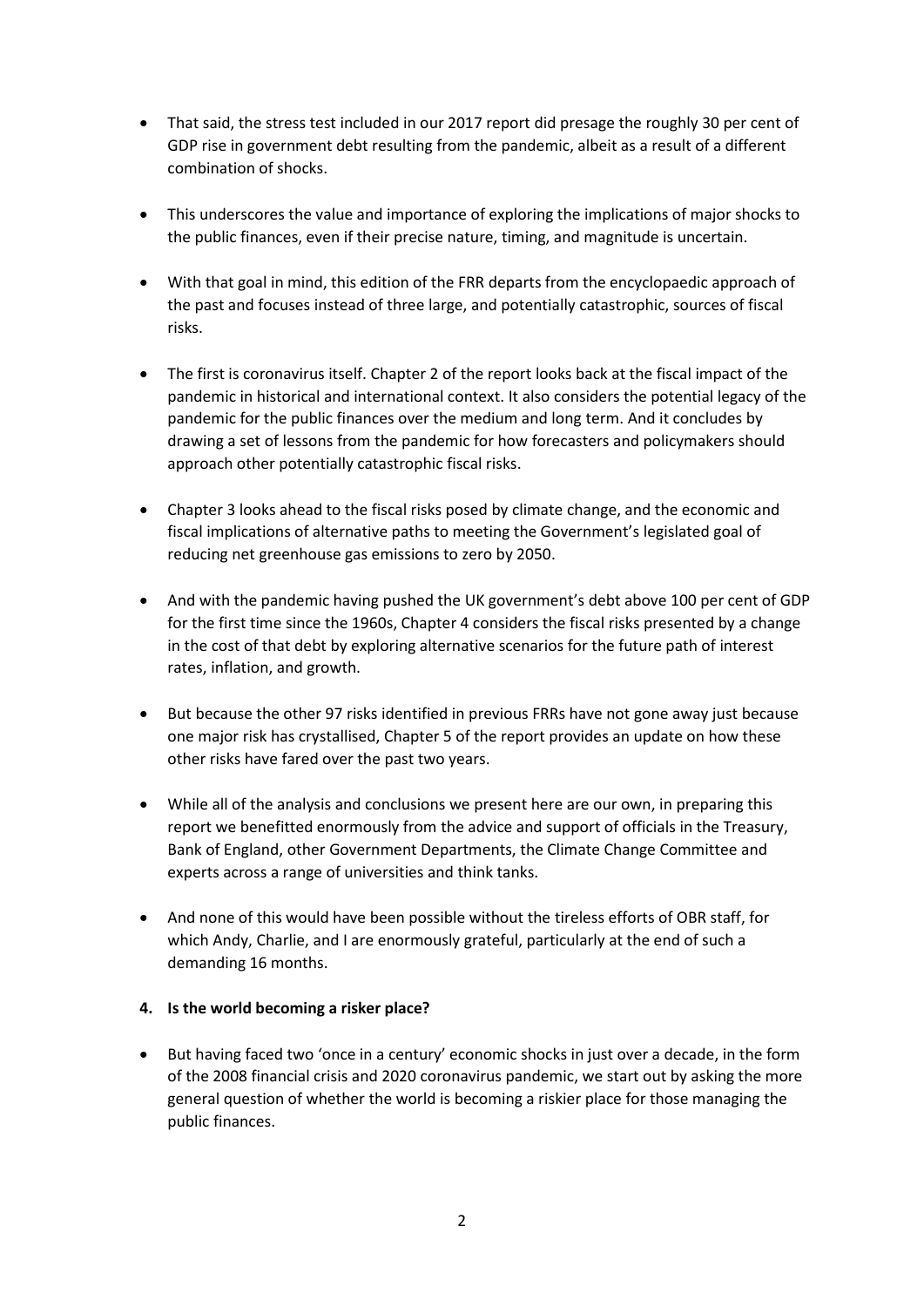- And while the arrival of two major economic shocks in quick succession does not necessarily constitute a trend, there are several reasons to believe that advanced economies are increasingly exposed to large, and potentially catastrophic, risks.
- First, while the threat of armed conflict appears to have diminished in the first part of this century (at least in comparison with the beginning of the last one), the past twenty years has seen an increase in the frequency and severity of other major risks events such as episodes of extreme weather and outbreaks of infectious diseases.
- This appears to reflect a combination of
	- o an increase in *man-made* risks (such as climate change and cyberattacks)
	- o coupled with growing numbers of people living *closer* to the sources of *natural* risks (such as floodplains and isolated ecosystems)
	- o and deepening global in*terconnectedness* which allows risk factors (be they biological or computer viruses) to be quickly transmitted between countries.

# **5. Are governments more exposed to risks?**

- • As countries' exposure to catastrophic risks increases, so do the associated risks to their public finances.
- This is because such risks are not only more disruptive to the economies that generate governments' revenues, but also because they are more likely to overwhelm private insurance mechanisms, forcing governments to step in as insurer of last resort.
- As can be seen from this chart of the evolution of UK government debt since the turn of the century, the triggering of this insurer of last resort function can have dramatic and lasting consequences for the government's finances.
- Indeed, of the 80 per cent of GDP increase in public debt since the turn of the century, two thirds of that rise occurred in just four years at the height of the financial crisis in 2008-09 and coronavirus pandemic in 2020-21.
- So it's no exaggeration to say that any understanding of the fiscal history of the  $21^{st}$  century needs to start from an understanding of major crises and their consequences for the public finances.

## **6. Coronavirus economic impact**

- With that in mind, let me turn to our evaluation of the economic and fiscal legacy of the coronavirus pandemic.
- The pandemic brought about the largest and most synchronised peacetime shock the world economy has faced since the Great Depression of the 1930s.
- While few countries escaped its economic consequences, the UK was hit harder than most, suffering the second deepest recession among advanced economies after Spain.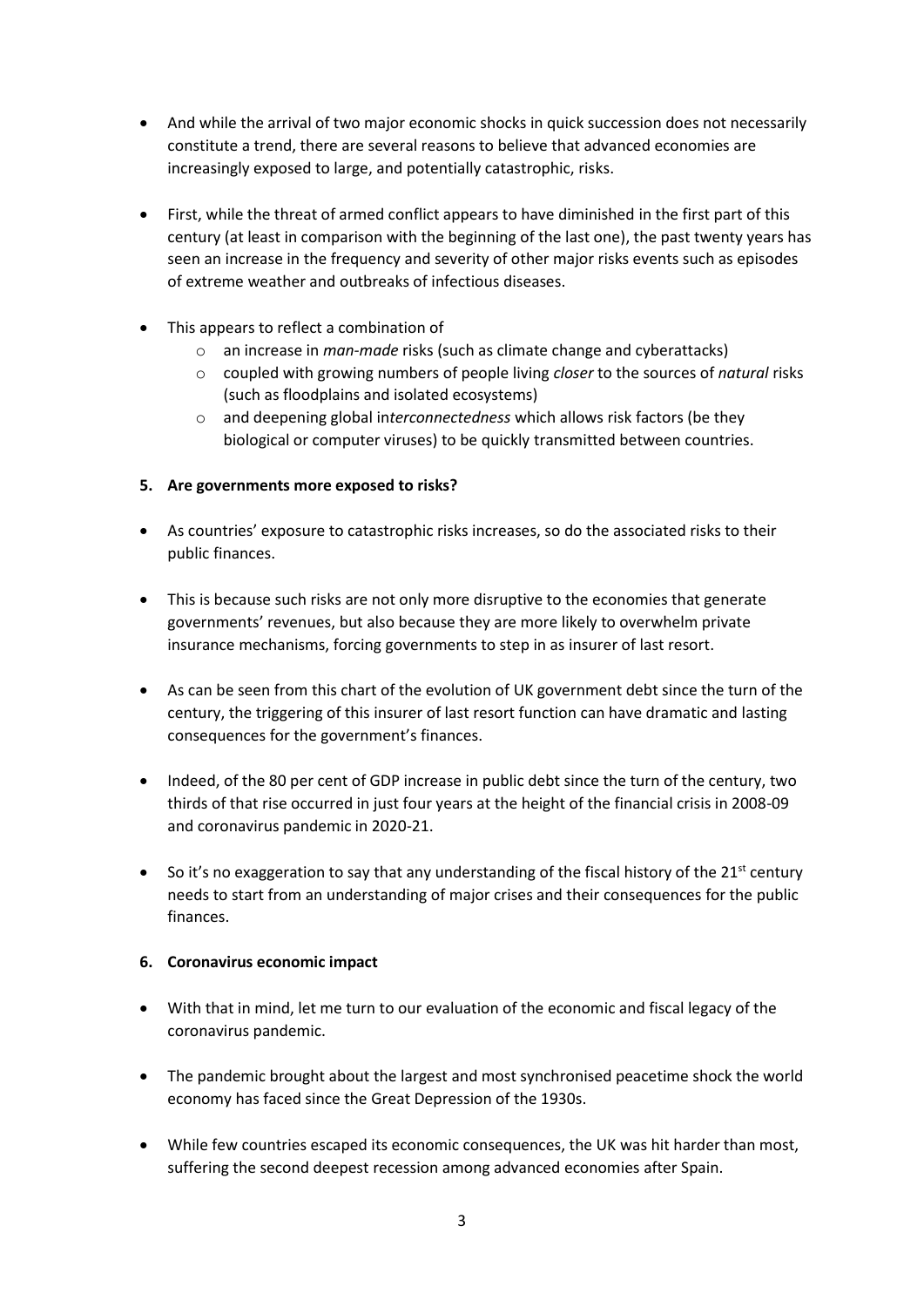- The relative severity of the downturn in the UK is likely a consequence of several factors, including:
	- $\circ$  First, the fact that the UK was relatively hard hit by the virus itself, suffering some the highest rates of infections, hospitalisations, and deaths in 2020.
	- $\circ$  Second, and related, the UK spent more time under stricter public health restrictions than most other advanced economies last year.
	- o Third, the UK was more economically vulnerable to the pandemic due to the relatively large share of social consumption in our output.

## **7. Coronavirus fiscal rescue packages**

- Reflecting its outsized impact on the UK economy, the pandemic also imparted an extraordinary shock to the UK's public finances, with borrowing reaching a peacetime high of around 15 per cent of GDP in 2020-21, the second highest deficit among 35 advanced economies.
- Unlike during the financial crisis, whose fiscal impact was concentrated on the receipts side of the budget, the vast bulk of the increase in borrowing during the pandemic was due to discretionary increases in government spending.
- The UK government's coronavirus rescue package was the second largest in the G7 after the US, and it was heavily skewed toward spending on healthcare compared with rescue packages in other countries.
- As you can see from the green blocks on this chart, we spent three times more on support to the health sector during the pandemic than the average advanced economy.

## **8. Health system capacity in OECD countries**

- The relatively large scale of the UK's fiscal policy response to the pandemic is also likely to be a consequence of a number of factors including:
	- o First, the UK economy and health services being relatively hard hit by the pandemic itself requiring a more fulsome fiscal response.
	- $\circ$  Second, as shown on this slide, the UK entered the pandemic with relatively little spare capacity in the health service, with fewer acute and intensive care beds per capita than the average OECD country. So more capacity had to be 'bought in' to cope with the demands of the pandemic.
	- $\circ$  Third, the UK's pre-pandemic system of working age welfare offered relatively low income replacement rates for those falling out work. This meant that a more generous temporary income insurance system (in the form of the furlough scheme)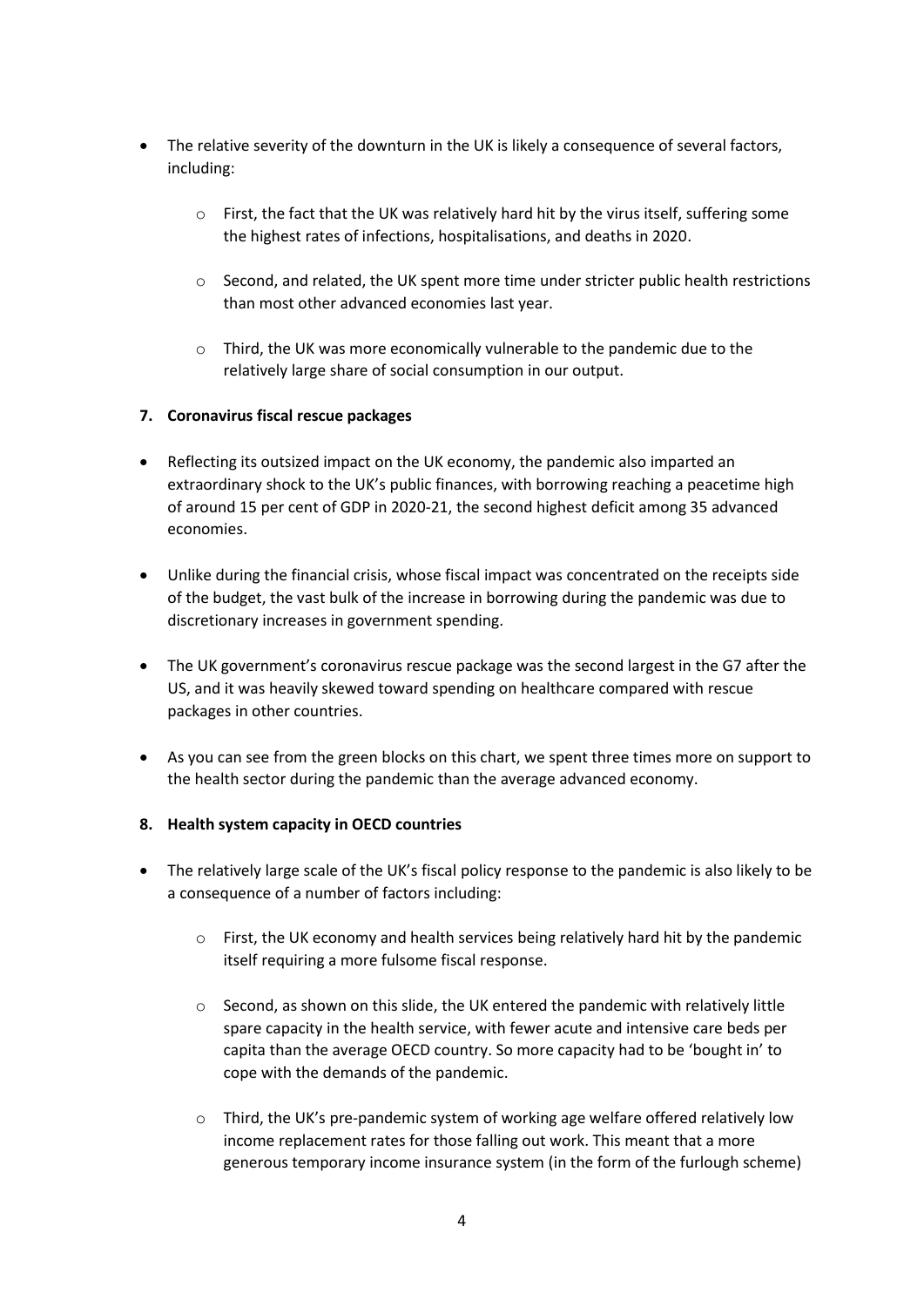had to be rapidly bolted on to the existing Universal Credit regime to prevent many households suffering large falls in income while temporarily away from work.

## **9. Coronavirus legacy spending**

- enable the Chancellor to meet his objectives of balancing the current budget and getting • A relatively rapid economic recovery, coupled with the withdrawal of this pandemic-related fiscal support, is expected to generate a sharp fall in borrowing over the next few years and debt falling by the middle of this decade.
- But there are significant risks to the Government's medium-term fiscal plans from the legacy of unfunded pressures that the pandemic may leave behind for public services.
- • Governments always enter Spending Reviews with pressures that exceed the amounts the Treasury wishes to allocate. But going into the next Spending Review this autumn, these pressures look particularly challenging.
- We estimate that the Government could face around £10 billion a year in pandemic legacy pressures in just three areas. These include:
	- individuals' physical and mental health; additional spare capacity to cope with  $\circ$  £7 billion of unfunded pressure on the NHS from the need to pay for standing test and trace and revaccination programmes; the consequences of the pandemic for possible future infectious disease outbreaks; and to deal with the backlog of 3.5 million elective treatments built up during the pandemic.
	- $\circ$  They also include around £1 billion per year for catch-up schooling for pupils who have missed out on between two and three months of education during the pandemic.
	- $\circ$  And another £2 billion per year to fill the holes in the fareboxes of the railways and Transport for London left by the collapse in passenger numbers over the last 18 months, which remain 50 per cent below their pre-pandemic levels.
- And this is by no means an exhaustive list. There are pandemic-related backlogs in the courts too. And that's before looking at the cost of returning overseas development spending to 0.7 per cent of national income or reforming adult social care.
- Choices made at the Spending Review and the Budget will determine the extent to which these pressures are absorbed, or whether they end up hitting borrowing, taxes, or other spending programmes.

## **10. Coronavirus economic legacy**

But perhaps more important for the long-term sustainability of the public finances than these legacy pressures on public services is the lasting impact of the pandemic on the economy.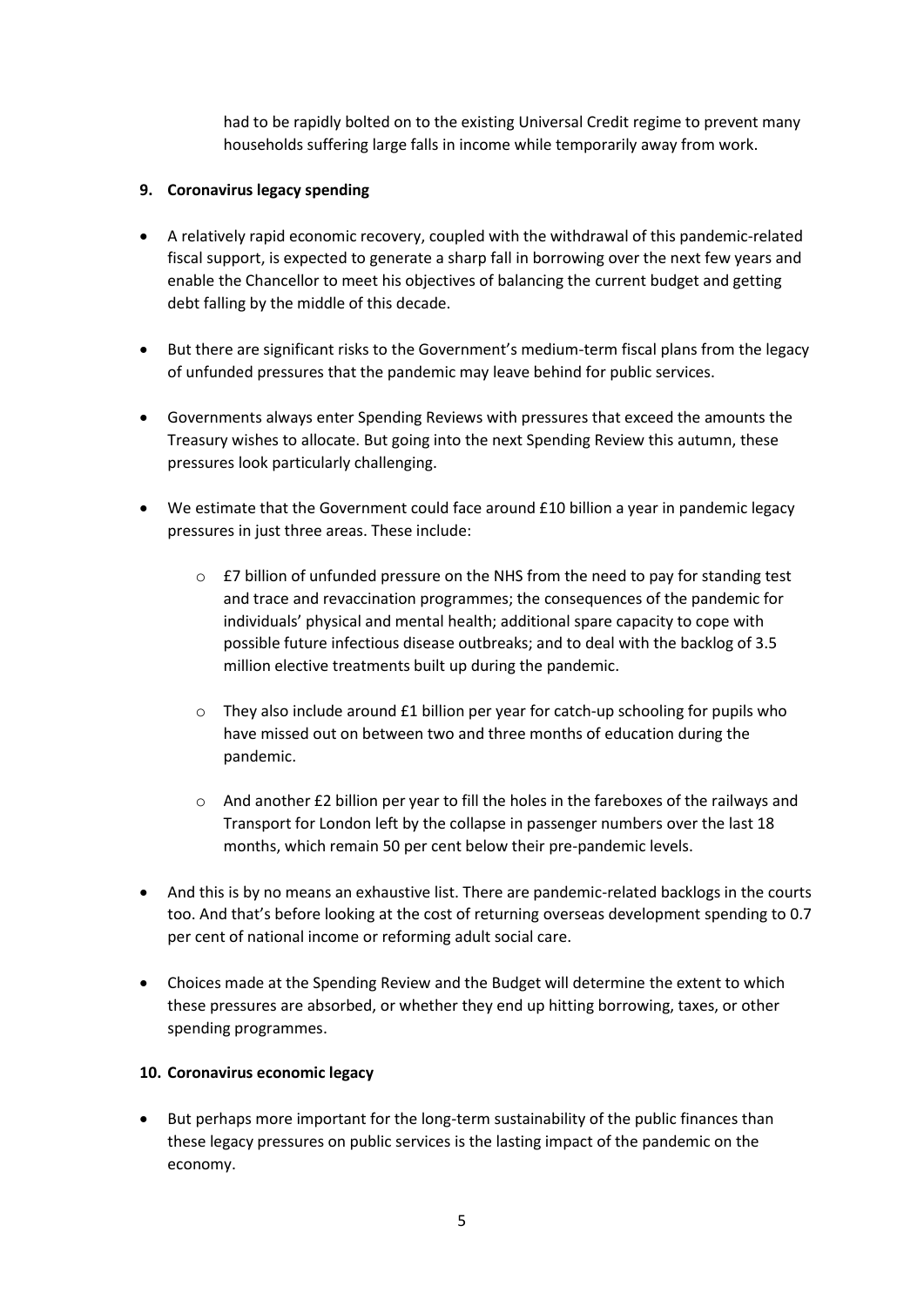- • Our last two forecasts have included a range of scenarios for the long-run economic consequences of the pandemic. These range from an upside scenario in which potential GDP returns to its pre-pandemic path and a downside scenario in which 6 per cent of output is permanently lost as a result of coronavirus.
- Our central forecast assumes 3 per cent scarring of potential output, which puts us fairly close to the consensus of independent forecasts for GDP in the medium term, even if our most recent forecast appears to have been too pessimistic about the initial post-lockdown rebound in output in the first part of this year.
- has been downside news on net outward migration over the past year. • Evidence to date on the potential degree of long-run scarring has been mixed. There has been some upside news on the paths of both GDP and investment, but against that there
- furlough scheme, although it will not be fully closed until the end of September. While the • And this month saw the beginning of the withdrawal of government support through the numbers on furlough have fallen from a peak of around 9 million in April of last year, over 2½ million people, or around 9 per cent of payrolled employees, were still receiving government support in May of this year.
- We will be reviewing our judgment about the long-run supply consequences in our forecast for the autumn budget once government support is fully withdrawn and we have a clearer picture about the underlying strength of the post-pandemic economy.

## **11. Climate change**

- pandemic in Chapter 2, Chapter 3 looks ahead to the challenges, choices, and trade-offs Having reviewed how the UK economy and public finances weathered the coronavirus involved in dealing with another major global threat – that of climate change.
- • As fiscal risks, pandemics and climate change share several characteristics in common:
	- $\circ$  There is a high degree of uncertainty about their timing and associated costs.
	- $\circ$  They are characterised by tipping points beyond which those costs can begin to escalate dramatically.
	- $\circ$  They require a society-wide effort to resolve within a given country.
	- $\circ$  But they are also both global in nature and beyond the capacity of any single country to solve unilaterally.
- • Humanity has already emitted enough greenhouse gases into the atmosphere to take global temperatures to 1 degree Celsius above pre-industrial levels. And on existing policies, we are on track for temperature rises of up to 3 degrees – or even more if irreversible tipping points are crossed.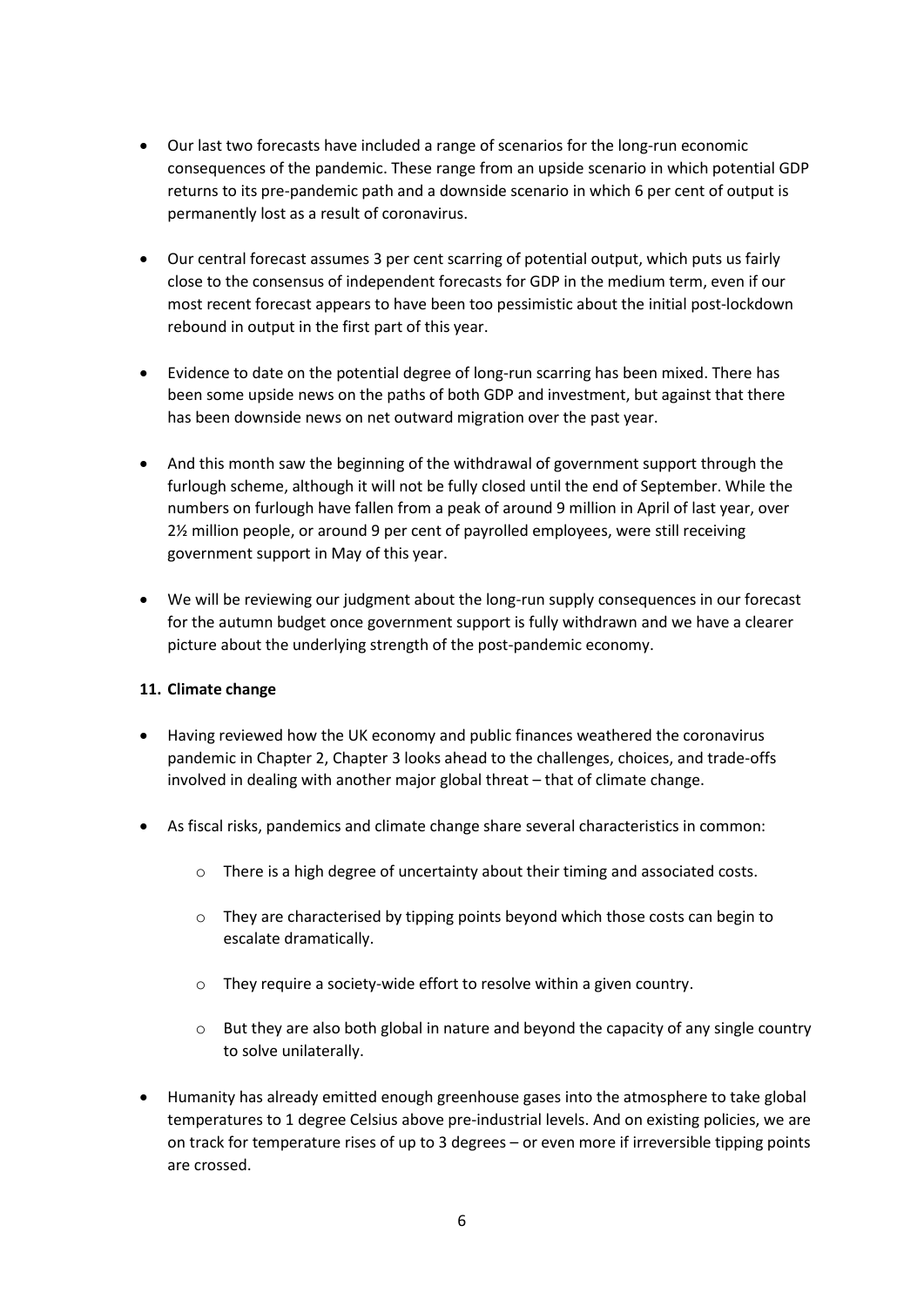• To keep the increase in global temperatures to the  $1\frac{1}{2}$  to 2 degree limit set in Paris six years ago, global  $CO<sub>2</sub>$  emissions need to be reduced to zero by the middle of this century – a goal that is increasingly being embodied in national targets and laws around the world, including here in the UK.

#### **12. Climate change and the path to net zero**

• While the UK accounts for an admittedly small share (just 1 per cent) of global greenhouse gas emissions, we have made significant progress in reducing our own carbon footprint, cutting emissions by 44 per cent since 1990 – more than any other G7 country.

## 13. Contributions to cutting UK CO<sub>2</sub> emissions

- However, phasing out of coal-fired power plants accounted for more than half of this reduction in emissions over the last 30 years.
- And getting the rest of the way to the Government's legislated target of net zero emissions by 2050 will require a much broader effort to decarbonise the rest of power generation as well as transport, industry, and domestic and commercial heating.

### **14. Whole economy cost of reaching net zero**

- To understand the economic implications of this transition, we have drawn on the scenarios prepared by the Climate Change Committee for the whole economy cost of reaching net zero by 2050 and separate Bank of England scenarios for the path of total output consistent with that goal.
- pays for itself as improvements in battery technology drive the lifetime cost of electric • In some sectors of the economy, such as transport shown here in green, decarbonisation vehicles below those of petrol driven cars.
- But in other areas, such as the replacement of household gas boilers with zero carbon alternatives (shown here as part of the yellow bars), there are significant net costs which society will need to bear if it is to successfully decarbonise.

## **15. Fiscal costs of reaching net zero**

- The fiscal implications of making the transition to net zero partly depend on which of these costs the state choses to take on.
- buildings which make up the bulk of the *gross* cost to the public sector of around £350 • In our report we assume that the government picks up about a quarter of the whole economy cost of the transition, including about 45 per cent of the cost of decarbonising billion over 30 years which is about 0.4 per cent of GDP a year – if we start now.

## **16. Fiscal opportunities on the way to net zero**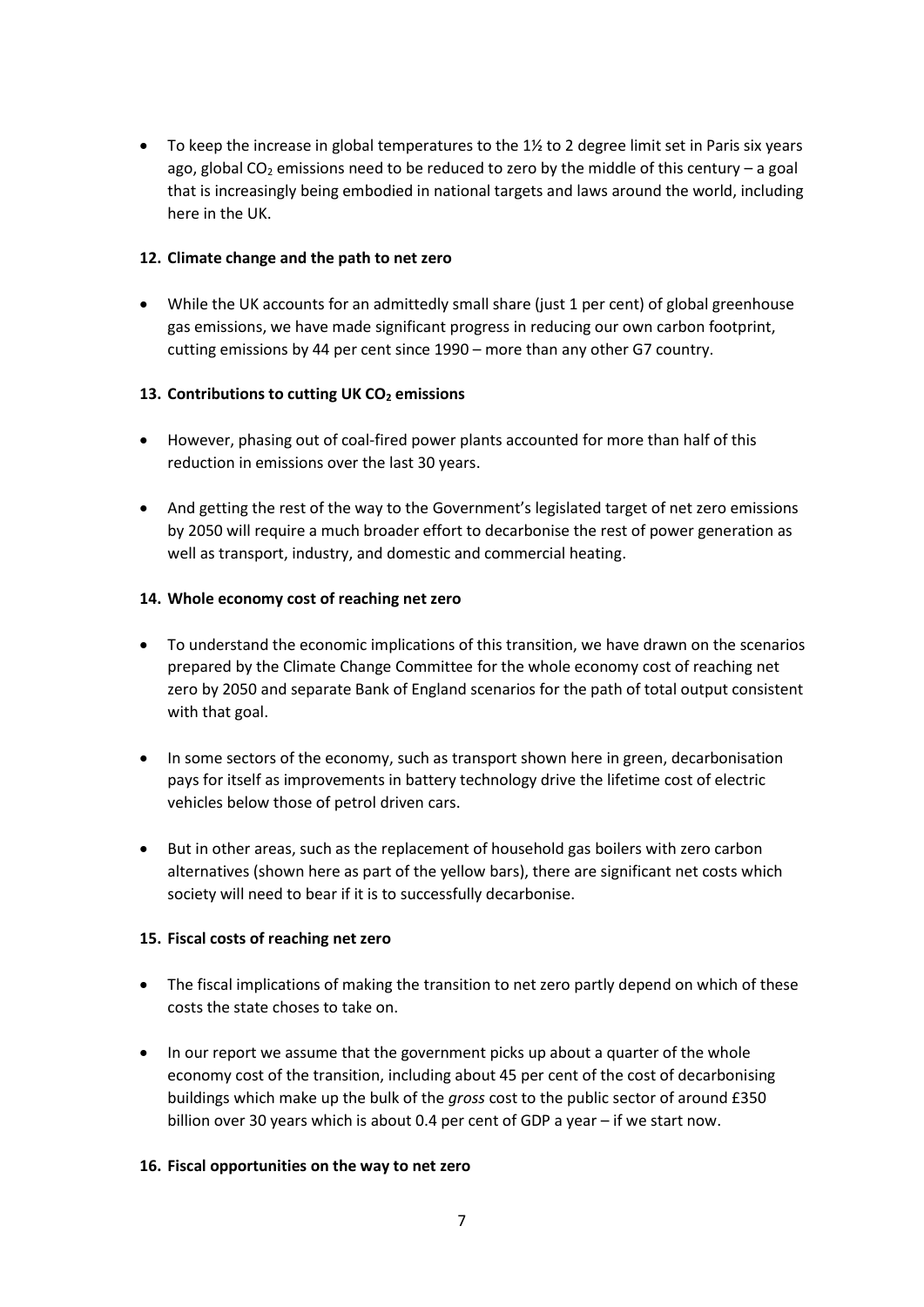- • However, the *net* fiscal cost of the transition to net zero also depends on what happens on revenue side of the ledger.
- And climate change presents both threats and opportunities to government receipts.
- At risk are the 1½ percent of GDP worth of revenue that the government currently collects in fuel duty and vehicle excise duty – shown here in green.
- With the sale of petrol driven cars banned from 2030, these revenues are almost certain to disappear as people shift to driving electric vehicles that don't pay these taxes.
- The key revenue opportunity presented by climate change is the opportunity to tax carbon emissions more heavily as a means of encouraging the adoption of zero carbon technologies.
- As shown in the yellow bars, this has the potential to raise a roughly equivalent amount of revenue but on a declining profile as the economy decarbonises.
- But the front-loaded profile of net carbon revenues could help the government to defray some of the upfront investment costs shown on the previous slide.

## **17. Net debt impact of reaching net zero**

- of decarbonisation on the economy, we arrive at an overall profile for the net fiscal cost of • Putting both direct investment costs and revenue impacts together with the indirect effects getting to net zero emissions by 2050.
- Based on a scenario in which the UK ramps up both carbon taxes and investment from the mid-2020s, making the transition to net zero by 2050 adds about 20 per cent of GDP to government debt over the next 30 years – slightly less than the pandemic is expected to add in just two.
- The bulk of that cost come from the loss of fuel duty as a source of revenue (shown in yellow), followed by government support for investments in zero carbon technologies (shown in red). These costs are only partly offset by the additional revenues that come from taxing carbon more heavily (shown in blue).

## **18. Alternative fiscal scenarios toward net zero**

- Of course, this is only one scenario for reaching net zero and arguably quite an optimistic one in which governments around the world act decisively in this decade to put their emissions on a steeply declining trajectory.
- • We therefore model a range of alternative scenarios reflecting different choices about the timing of the transition, its impact on the productivity of the economy, and the fiscal policy choices made along the way.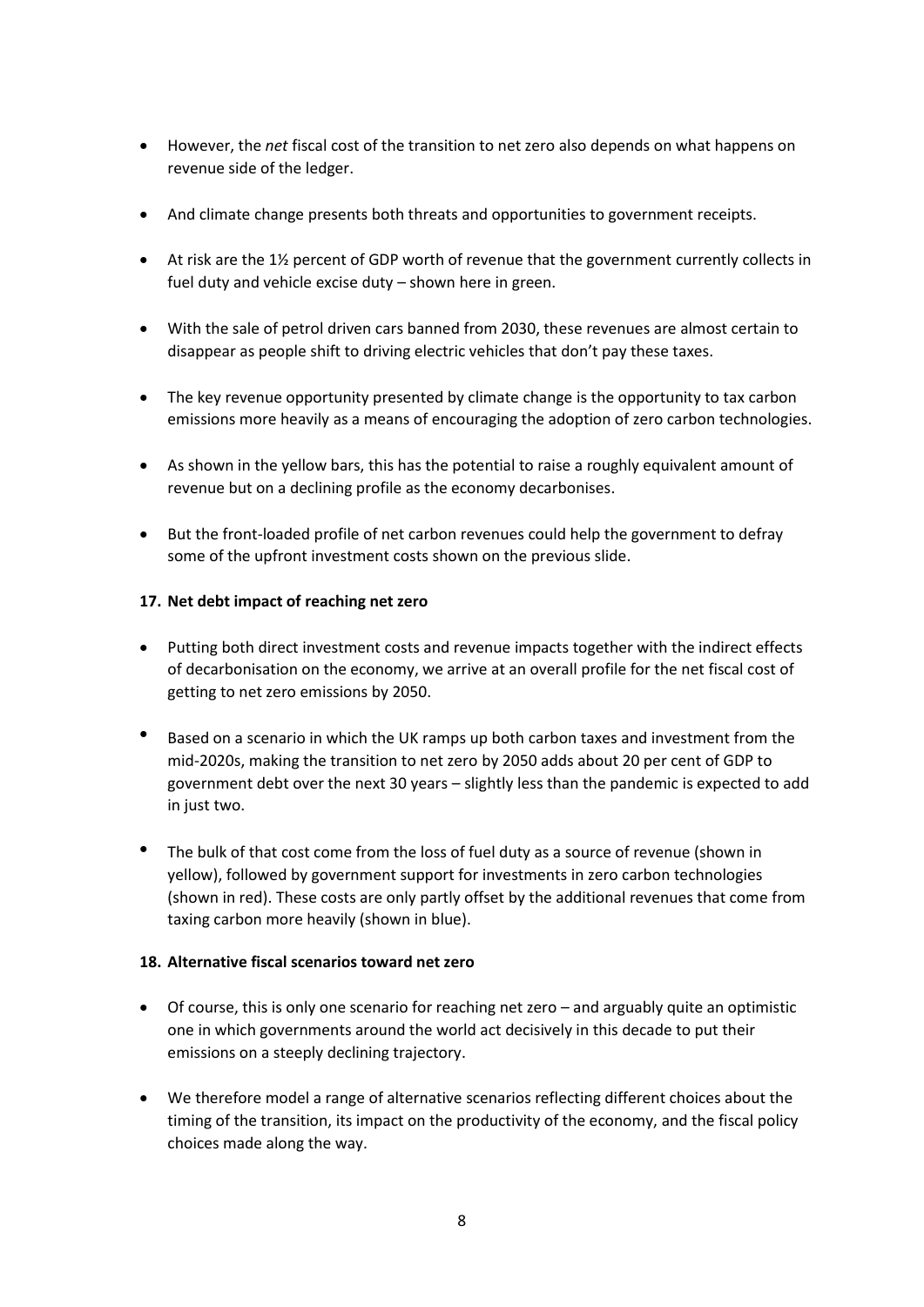- another tax on motoring such as a road user charge • On the extreme left we can see that there is one scenario in which the transition to net zero can actually save the government money if investment costs are funded within, rather than on top of, existing spending plans and declining revenues from fuel duty are replaced with
- On the extreme right is a scenario in which the government delays taking action until the 2030s and has to manage a more hurried and costly transition to net zero and misses out on five years of carbon tax revenues. The price of this delay is a doubling in the total fiscal cost of the transition.
- of decarbonisation on the underlying productivity of the UK economy. • In between, we illustrate the fiscal implications of alternative assumptions about the impact
- And, of course, the cost of any of these scenarios for reaching net zero pale in comparison with the fiscal consequences of unmitigated climate change which, in the absence of any offsetting fiscal action, could push government debt well above 200 per cent of GDP by the end of the century.

### **19. Government debt and interest rates**

- • Having considered two major fiscal risks, one of which has and one of which could add 20 per cent of GDP to the government's stock of debt, our fourth chapter looks at what might happen to the cost of that debt.
- source of fiscal risks that could crystallise in future. And the threat that it poses to the fiscal • Government debt is both the product of fiscal risks that have crystallised in the past and a outlook depends crucially on the future path of interest rates.
- Over the past four decades, the amount that the Government spends every year to service its debt has fallen fourfold from 3.8 per cent of GDP in 1980 to 0.9 per cent in 2020, despite the debt-to-GDP ratio more than doubling from 40 to 100 per cent in that time.
- This reflects the downward drift in global interest rates to historically low levels, both in absolute terms and relative to the growth in GDP.

#### **20. Explaining the fall in global interest rates**

- Whether the government's current stock of debt is sustainable in the long run depends on the extent to which the factors that have driven borrowing costs to these historical lows over the past thirty years are likely to keep them low over the next thirty.
- • As this slide shows, explanations for the decline in real interest rates are varied and include a mixture of long-run trends like demographic change combined with possibly more temporary factors like a slowdown in global productivity growth.
- And there is sufficient reason to believe that at least some of these trends could be reversed to justify a detailed exploration of their fiscal implications.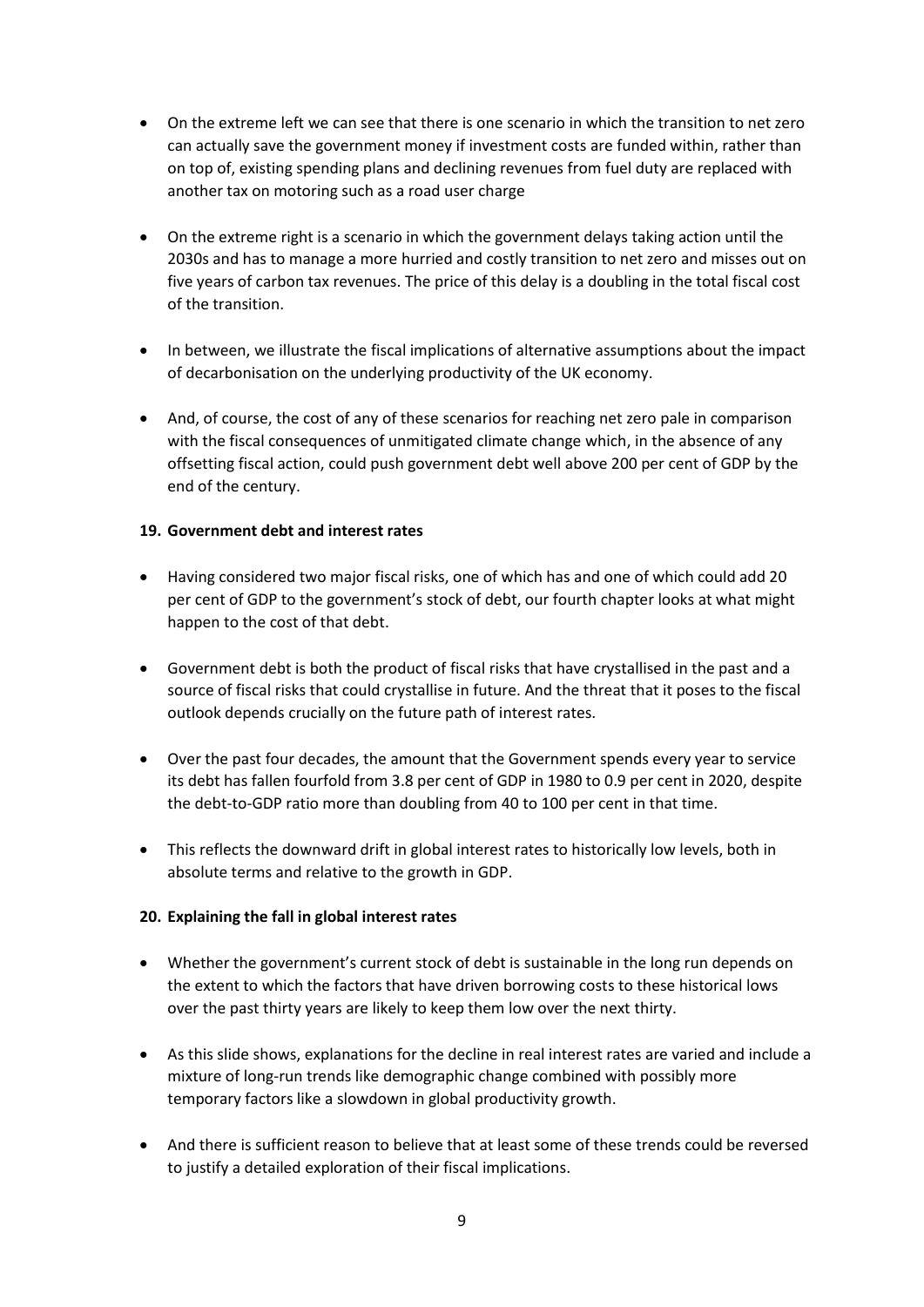### **21. Composition of UK gilt investors**

- And independent of when or how much global interest rates might change in the coming years, three developments over the past two decades have made the UK public finances more sensitive to any changes in borrowing costs.
- First and foremost, debt is three times higher than it was in 2000, so, all else equal, a given change in the cost of debt will have three times the impact on public spending now than it did 20 years ago.
- Second is the growing share of UK gilts in foreign hands which has risen from around 10 per cent in the late 1980s to almost 30 per cent today.
- This growing reliance on foreign buyers renders the UK government more susceptible to sudden changes in sentiment on the part of these investors who, unlike domestic pension funds, are under no regulatory obligation to invest in sterling assets to match their sterling liabilities.

### **22. Sensitivity to interest rate change**

- • A third factor that has increased the sensitivity of UK public debt to future interest changes has been the maturity transformation wrought by the Bank of England's quantitative easing operations.
- • By swapping relatively high interest but long-dated gilts for low interest but shorter maturity central bank reserves, the net result of these operations has been to reduce the median maturity of the consolidated liabilities of the public sector from seven years to just two since QE began in 2008, as shown in the red line in the chart on the left hand side
- The consequence for the public finances is that twice as much of the cost of any increase in interest rates would be felt in the first year rather than being spread out over time, as shown by the dark green bars on the right hand chart.
- Indeed, with debt three times higher and twice as much of any interest rate rise being felt the first year, a 1 per cent rise in interest rates would now raise government's debt servicing costs by 0.5 per cent of GDP in the first year compared with less than 0.1 per cent of GDP in the early 2000s.

#### **23. Scenarios for the cost of public debt**

- The consequence of this heightened sensitivity of the government debt stock to changes in borrowing costs are illustrated in the second part of Chapter 4 which looks at alternative paths for key macroeconomic variables including interest rates, inflation, and growth.
- What is striking about these scenarios is the difficulty of reducing the debt burden via changes in any of these variables. In the  $21^{st}$  century, the government would struggle to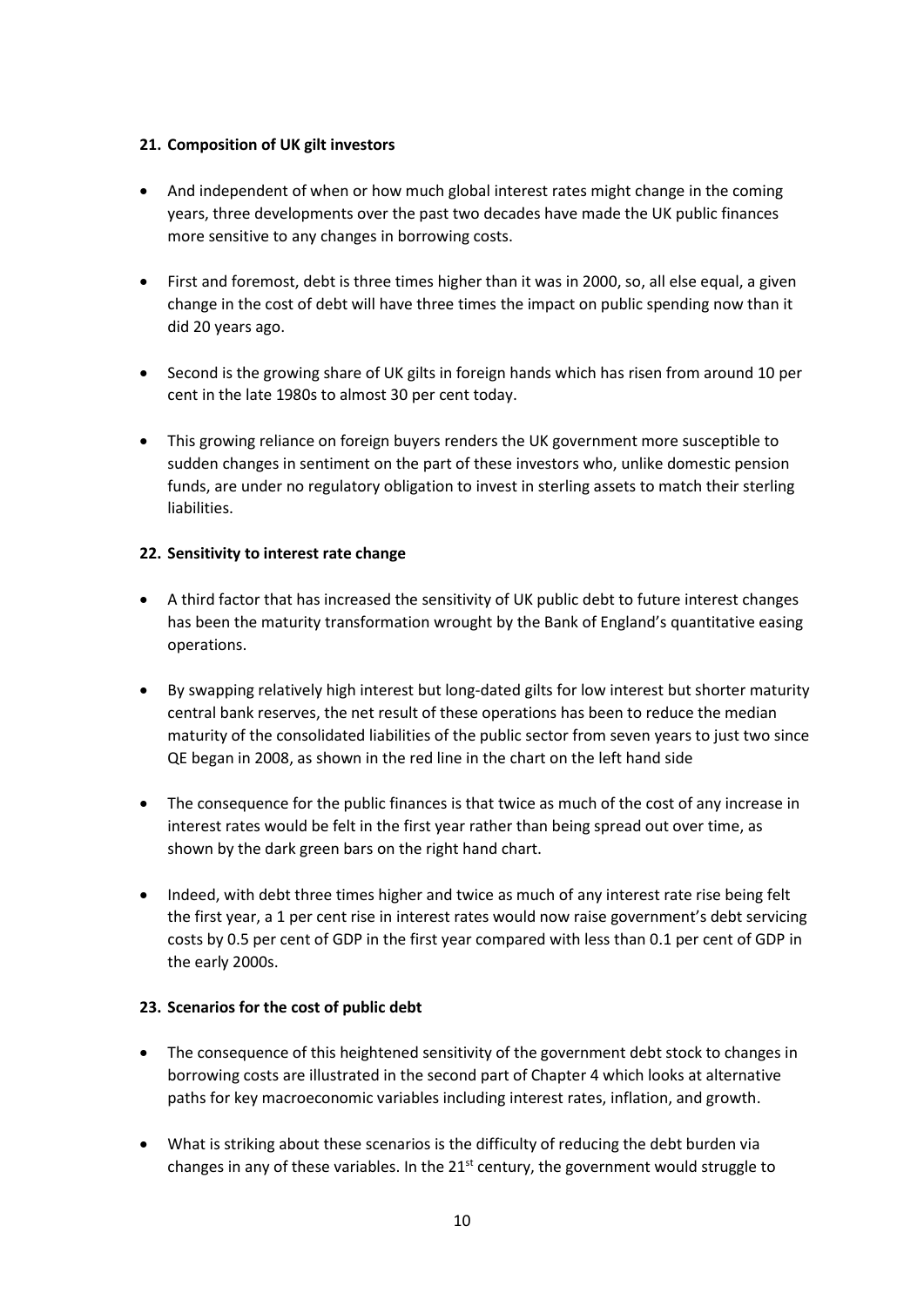either grow out of or inflate away its stock of debt because any permanent change in these variables is quickly reflected in the interest paid on most of its existing stock of liabilities.

 debt feed each other in a self-reinforcing spiral which pushes debt servicing costs to • And shorter debt maturities also render the public finances more vulnerable to more extreme scenarios such as a loss of investor confidence in which rising interest rates and prohibitive levels.

### **24. Update on other fiscal risks**

- Finally, while this report focuses on three large and looming threats to the public finances, the array of other fiscal risks highlighted in previous FRRs have not evaporated in the meantime.
- So the final chapter of our report provides an update on this long list of other risks.
- triple lock, the rescue of private train operators, and an outflow of EU migrants. • And, what this update demonstrates is that when it comes to fiscal risks, when it rains, it pours – with the coronavirus shock triggering a cascade of other risks including the pensions
- Indeed, of the 97 fiscal risks previously identified, 38 have somehow been affected by the pandemic, including around 70 per cent of those that have crystallised and 80 per cent of those that have increased since 2019.
- • However, one area that has proven remarkably resilient in the face of the coronavirus shock has been the financial sector. This likely reflects both the fact that the banking sector entered the pandemic much better capitalised than in 2008 and the fact that the government stepped in aggressively to underwrite the supply of credit with £75 billion worth of loan guarantees and other financial support.

## **25. Lessons for dealing with other catastrophic risks**

- So what lessons can we draw from this analysis for how we forecast and manage the public finances in what appears to be an increasingly risky world?
- The report identifies ten lessons, of which I will just highlight the following five:
- First, catastrophic risks are real and may have become more frequent. Just two decades into this century, advanced economies have now experienced two 'once in a century' economic shocks. And increasing economic and financial interconnectedness may make future shocks both more frequent and more severe.
- • Second, while it is difficult to predict when they will materialise, it is possible to anticipate their effects. Pre-pandemic modelling by institutions like the US CBO and the World Bank provided a clear indication of how economies might be affected by a global pandemic, even if such work attracted little attention from policymakers. So forecasters like ourselves need to place greater emphasis on analysing potentially catastrophic risks like climate change and